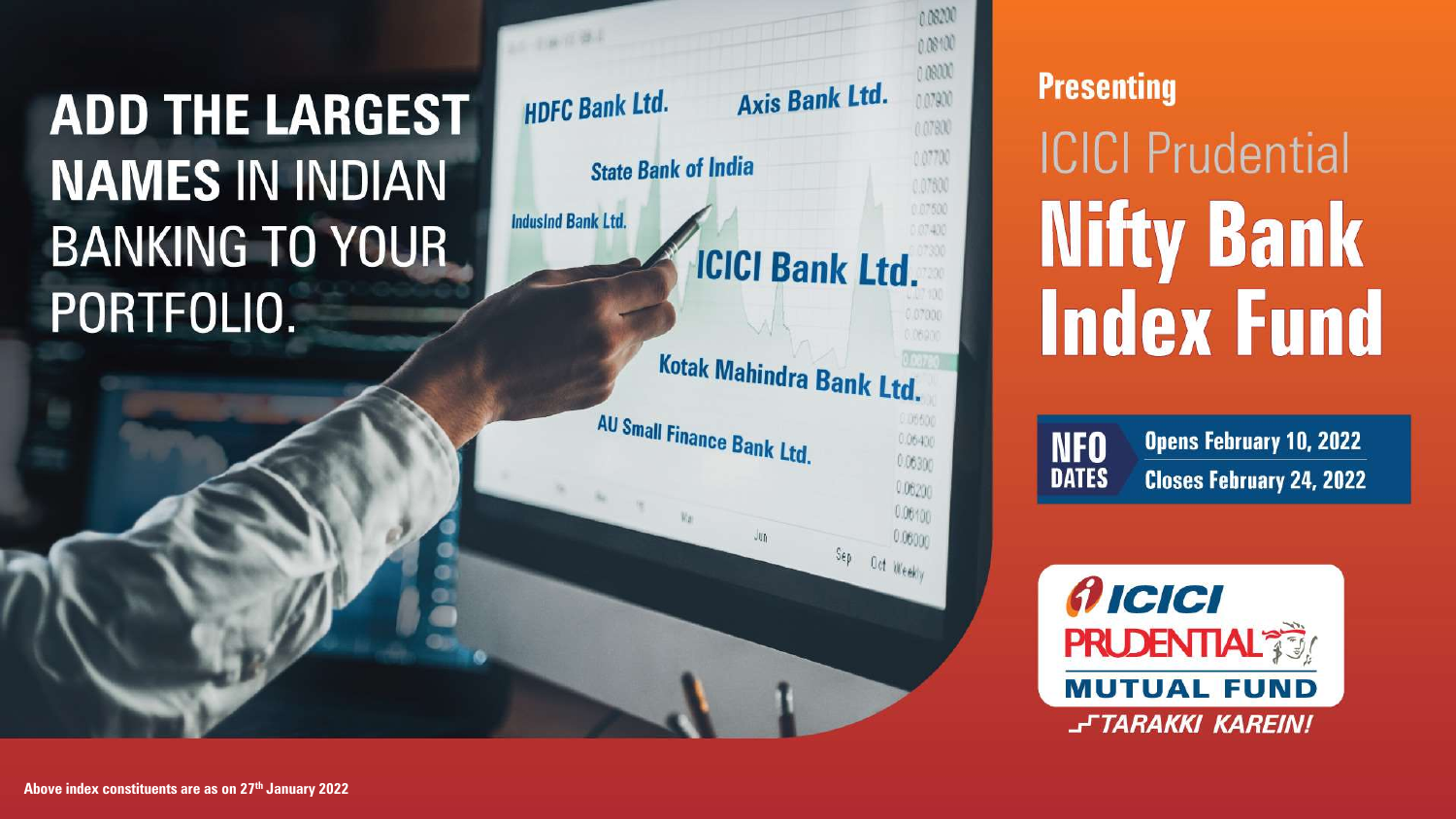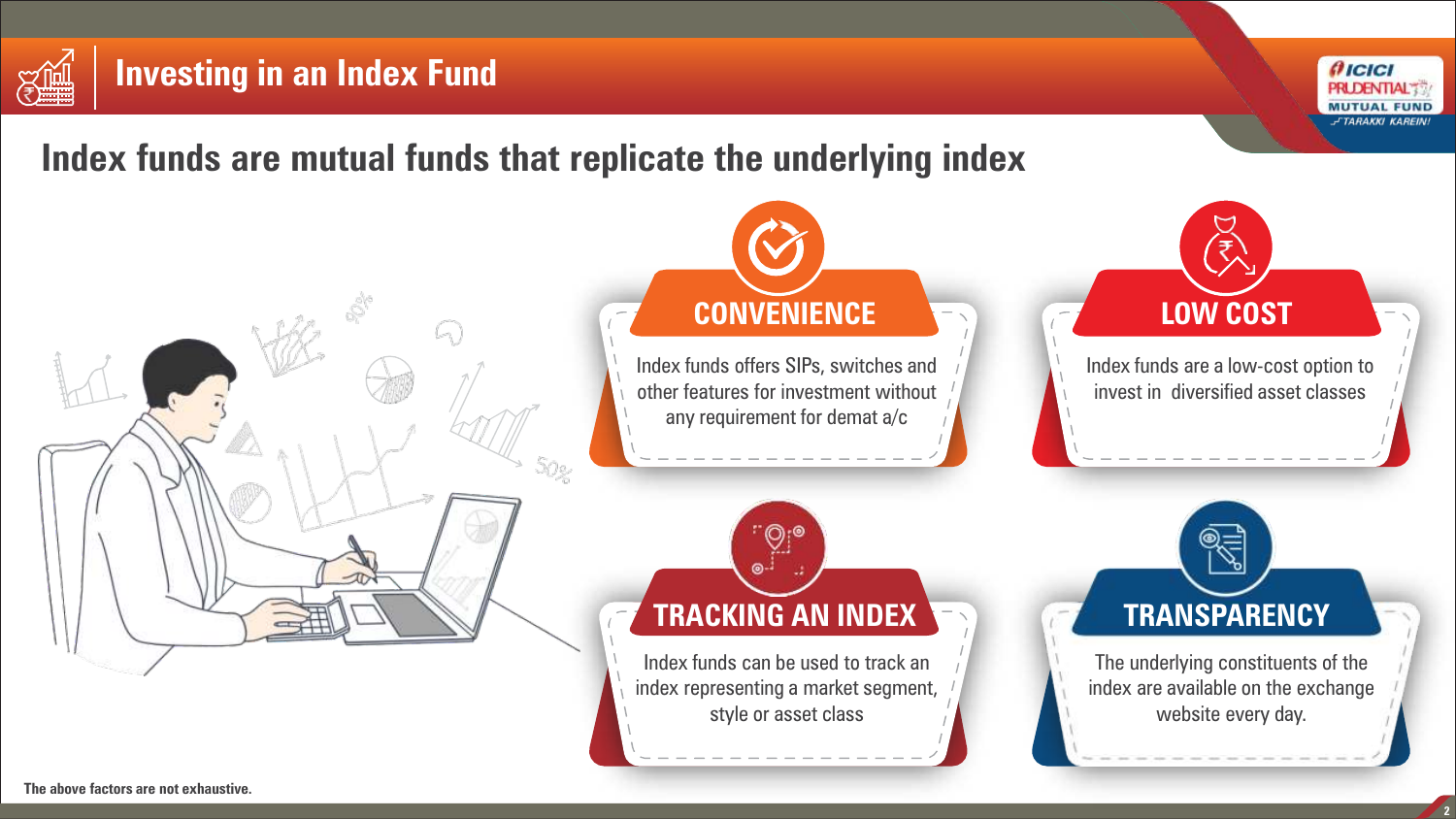

## **ICICI Prudential Nifty Bank Index Fund**



# **Investment Approach**

**ICICI Prudential Nifty Bank Index Fund invests in Constituents of Nifty Bank Index**

**Nifty Bank Index Represents the top 12 banks based on free float market capitalization from Nifty 500 Index**

**Index is computed using free float market capitalisation method**

**Index is re-balanced on semi-annual basis i.e. January and July**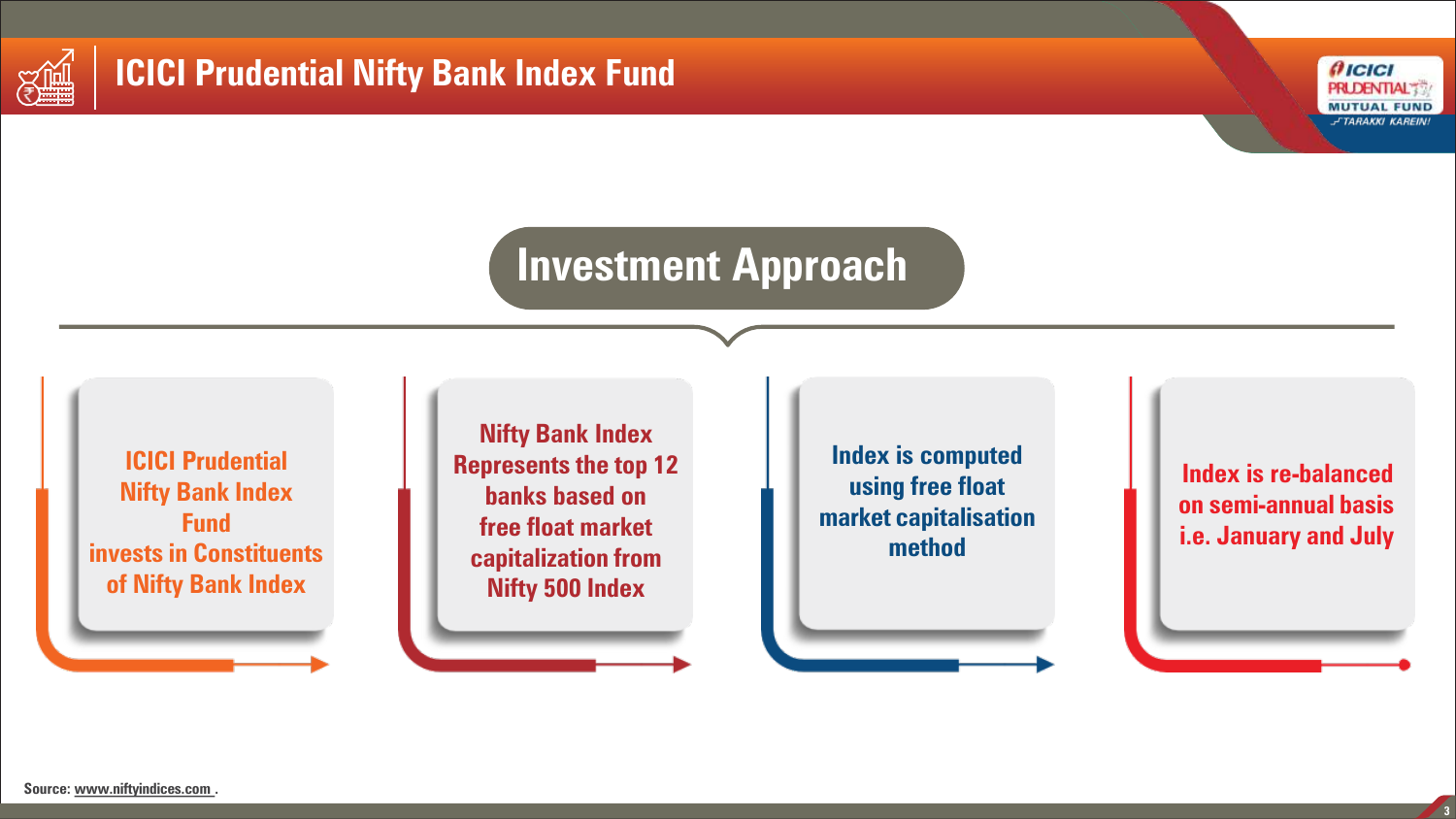

#### **TOP 10 INDEX CONSTITUENTS:**

| <b>SECURITIES</b>                | <b>WEIGHTAGE</b> |
|----------------------------------|------------------|
| <b>HDFC Bank Ltd.</b>            | 27.8%            |
| <b>ICICI Bank Ltd</b>            | 22.6%            |
| <b>Kotak Mahindra Bank Ltd.</b>  | 11.6%            |
| <b>Axis Bank Ltd.</b>            | 11.5%            |
| <b>State Bank of India</b>       | 11.5%            |
| <b>IndusInd Bank Ltd.</b>        | 5.9%             |
| <b>AU Small Finance Bank Ltd</b> | 2.3%             |
| <b>Bandhan Bank Ltd</b>          | 1.8%             |
| <b>Federal Bank Ltd.</b>         | 1.7%             |
| <b>IDFC First Bank Ltd</b>       | 1.5%             |



- **Represents the 12 most liquid and large capitalised stocks from the banking sector which trade on the respective Exchanges.**
- **Provides a benchmark that captures the capital market performance of Indian Banks.**
- **It is one of the oldest Index in India and is used as a key indicator of growth of Indian Economy**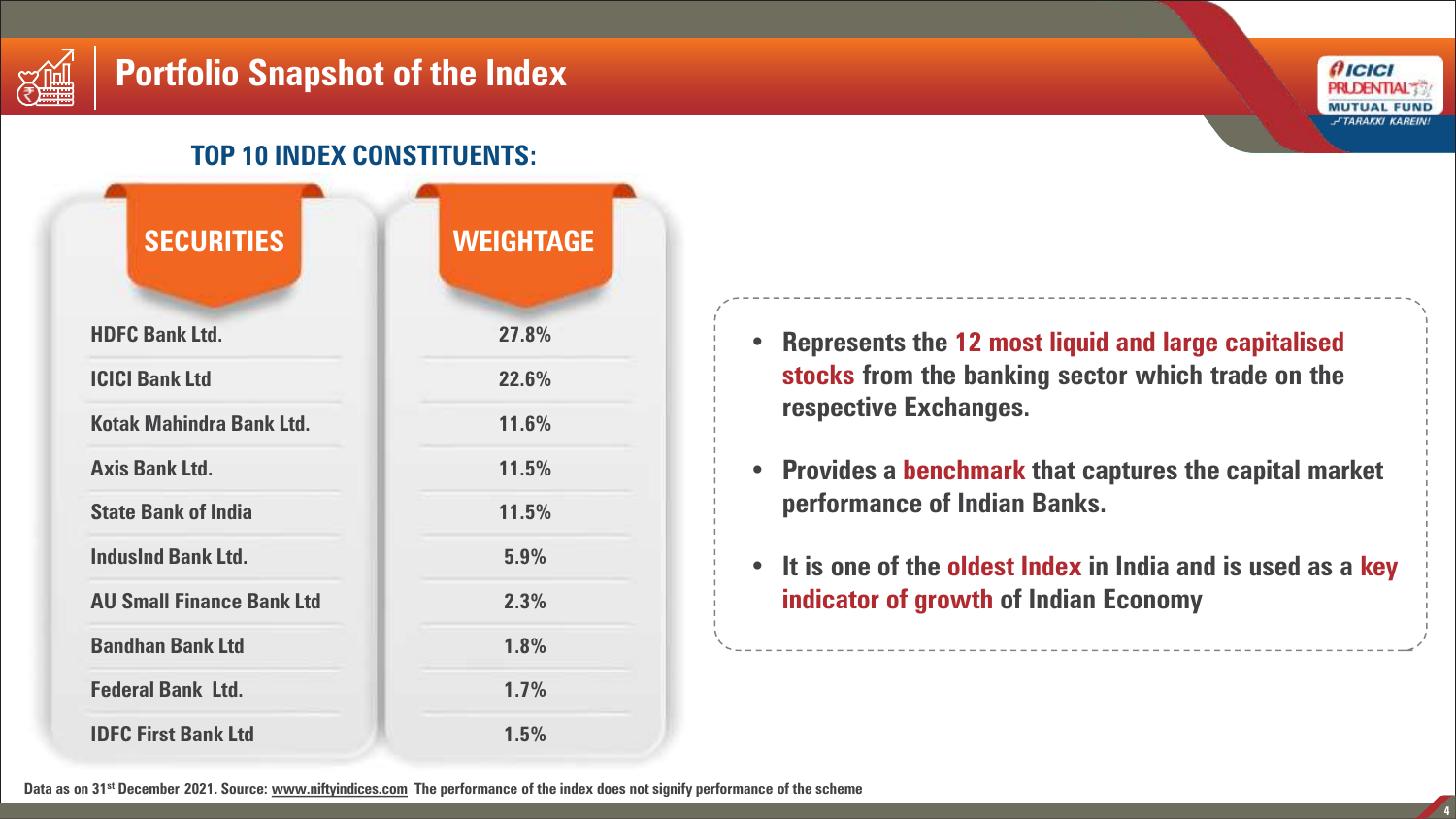



**Banks and Financial Services are allocated the highest weightage in broader market indices like Nifty 500 and Nifty 50 which emphasizes its importance in contributing to broader market trends**



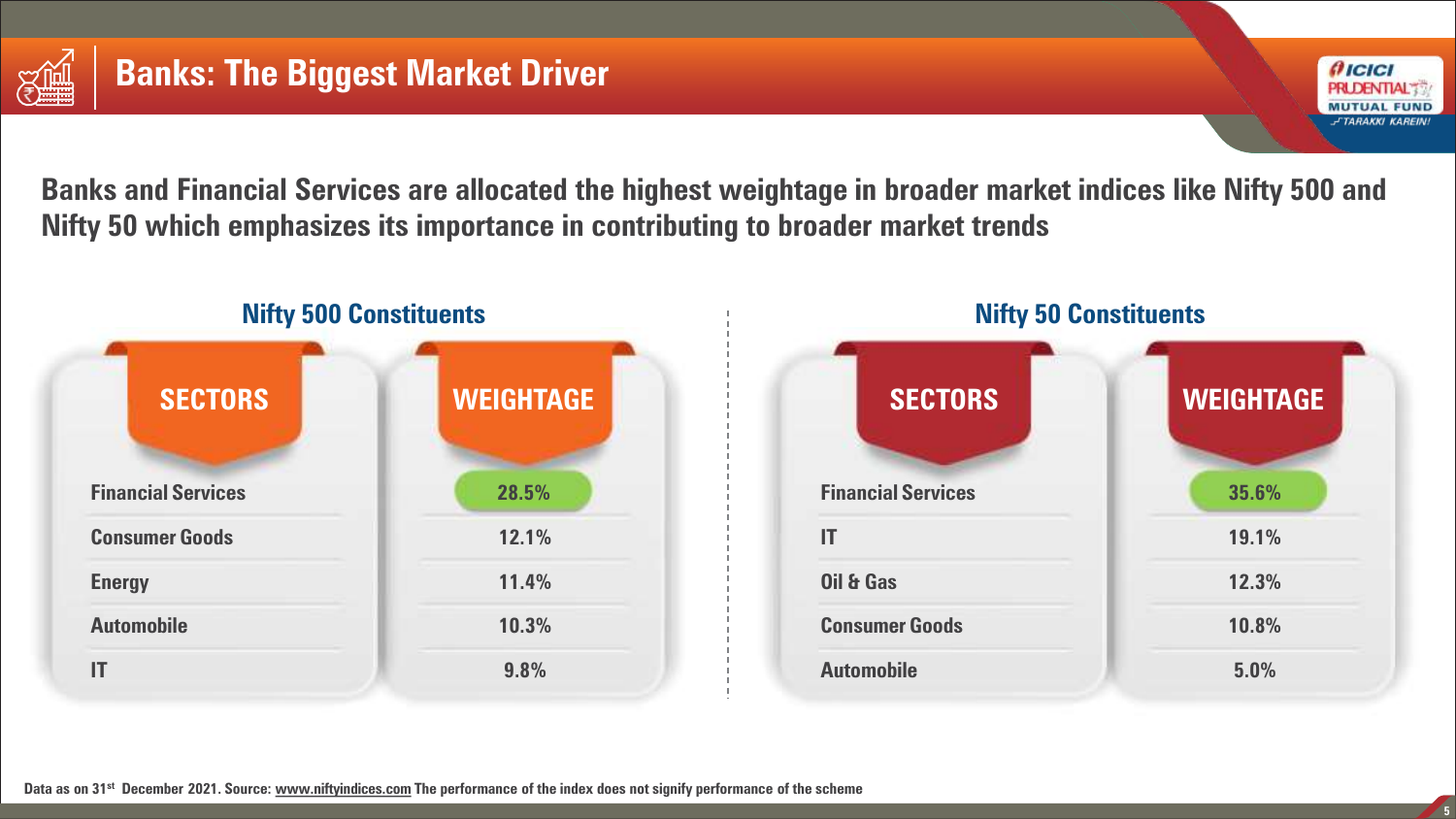



# **ADVANTAGE INDIA**

#### **ROBUST DEMAND**

- Increase in working population and growing disposable income will raise the demand for banking and related services.
	- By 2025, India's fintech market is expected to reach Rs. 6.2 trillion (US\$ 83.48 billon).

#### **INNOVATION IN SERVICES**

- Mobile, internet banking and extension of facilities at ATMs will improve operational efficiency.
- RBI announced the launch of its first global hackathon 'HARBINGER 2021 Innovation for Transformation' with the theme 'Smarter Digital Payments'.

### **BUSINESS FUNDAMENTALS**

- 
- Rising fee incomes are improving the revenue mix of banks.
- High net interest margins along with low NPA levels will ensure healthy business fundamentals.

### **POLICY SUPPORT**



- Wide policy support in the form of private secto participation and liquidity infusion.
- RBI launched the 'RBI Retail Direct Scheme' for retail investors to increase retail participation in government securities.

**Source: Ibef.org The above factors are not exhaustive. NPA:- Non Performing Assets is a loan whose principal or interest is overdue for over 90 days**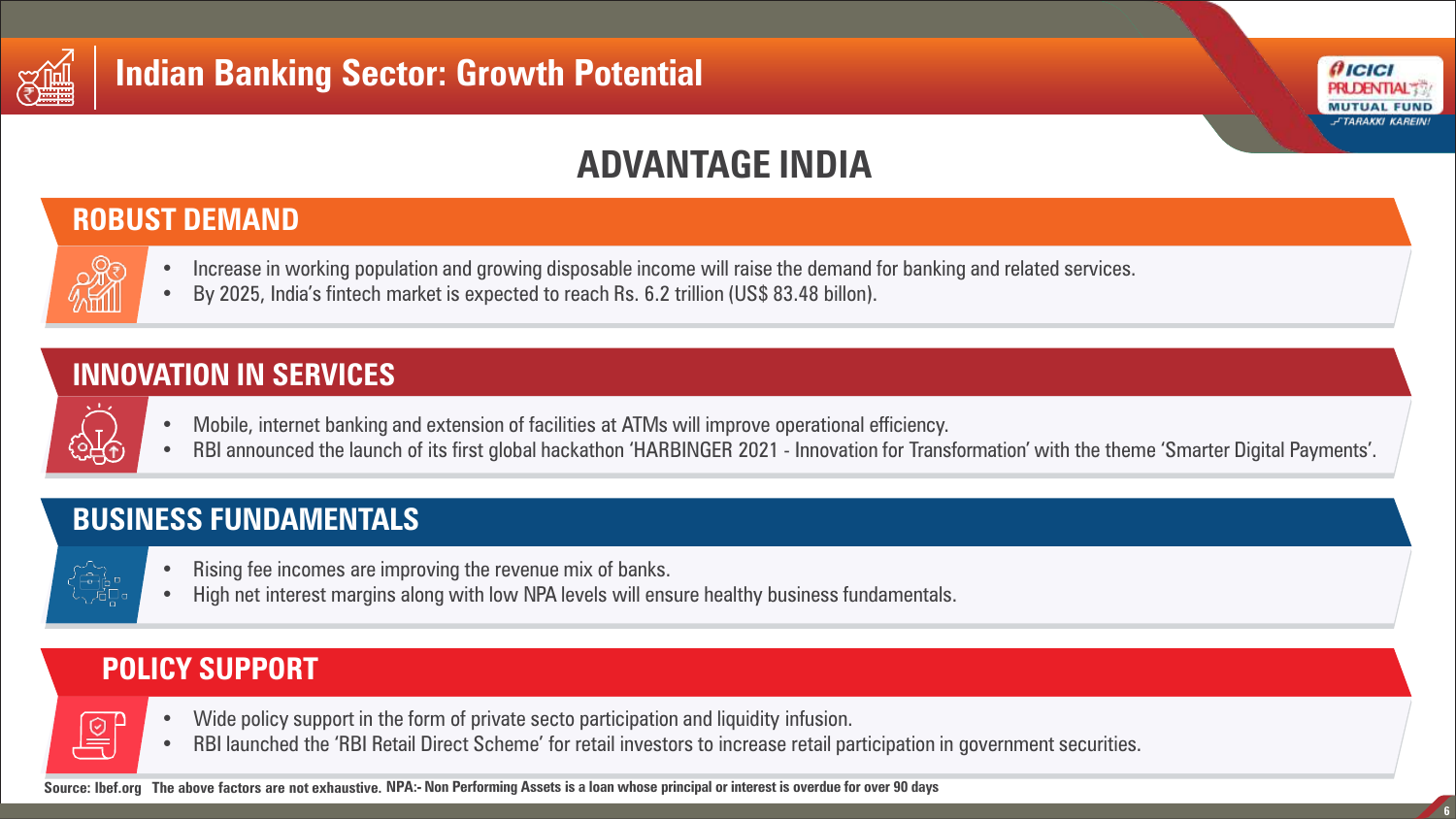





#### **Non Performing Loans Ratio**

**Source: CEIC, RBI NPA Ratio= (NPA/Total loans)\*100. Graph as on 31st March 2021**

#### 11.18 **REDUCTION IN NPA RATIO IN RECENT YEARS CAN BE ATTRIBUTED TO VARIOUS REFORMS:-**

- **1. Insolvency and Bankruptcy Code:-** This law aims to increase recovery in case of defaults as well as facilitate effective restructuring
- **2. Consolidation:-** government has consolidated several smaller banks into larger banks, to improve financial strength and efficiency of Public Sector Banks,
- **3. Privatization:-** To improve the operational efficiency of institutions and reduce government spending consolidation and privatization of Public sector bank has been undertaken
- **4. Bad Bank:-** The government has proposed setting up of a Bad bank to improve balance sheets of banks by taking over the stressed assets

NPA:- Non Performing Assets is a loan whose principal or interest is overdue for over 90 days. Bad Bank:- A corporate structure which isolates illiquid and high risk assets held by a bank to help clean the balance sheet of **banks**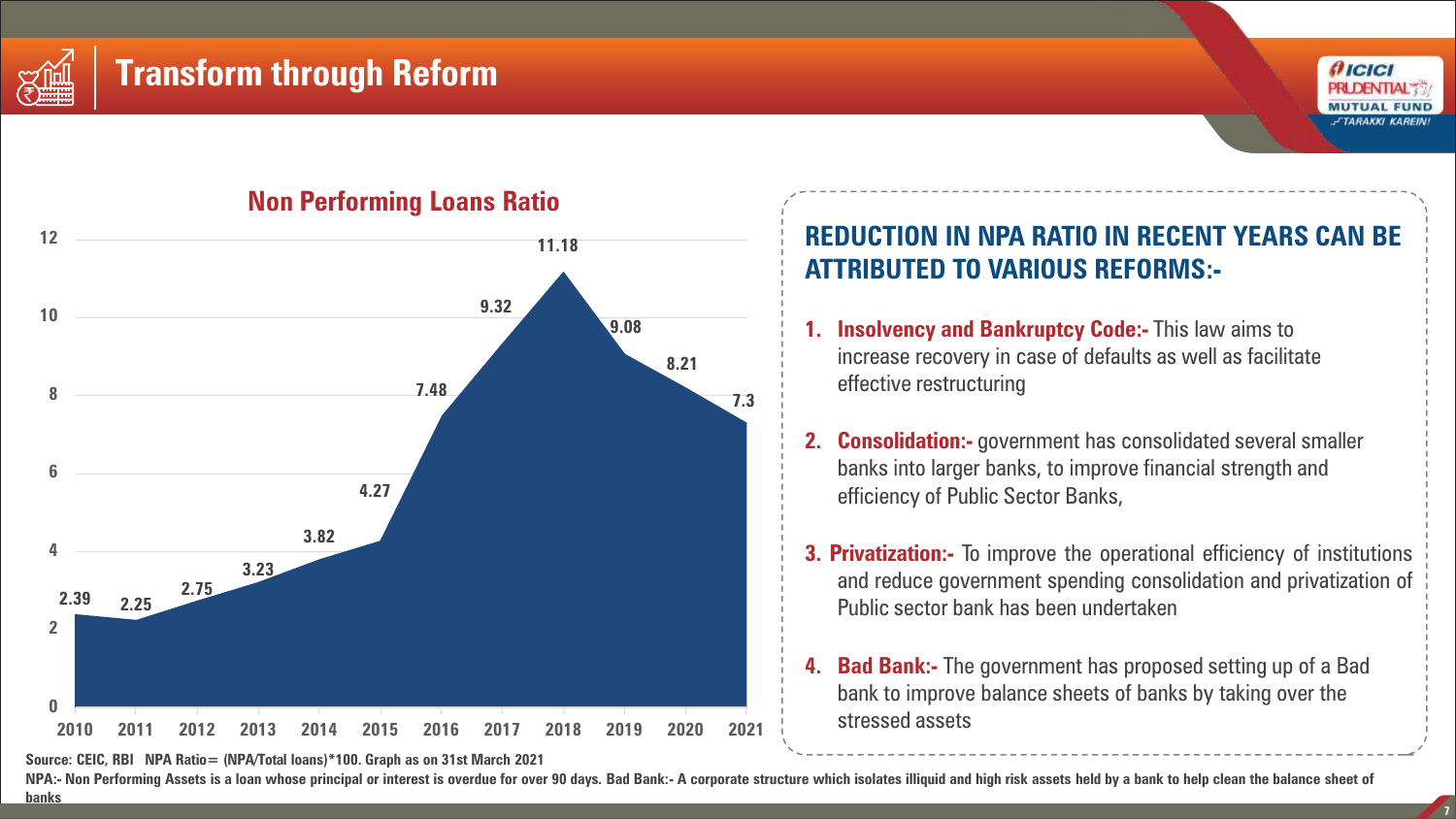



**Private Banks have the highest weightage in Nifty Bank Index. The Market Capitalization of private banks has seen a quantum jump in the last 10 years on account of their high efficiency, customer centric mindset, technological superiority and appropriate risk management**



The information stated above is available in public domain, and is not an investment advice or recommendation of any of the mentioned stock. The sector(s)/stock(s) mentioned in this document do not constitute any recommend or may not have any future positions in the sector(s)/stock(s). The stocks are forming part of the underlying index of the ETF scheme as on 31<sup>st</sup> December 2021.. The above stocks form part of Index Constituents mentioned holdings basis Market Capitalization in Nifty Bank Index as on 31st December 2021. Weightages (HDFC Bank Ltd-27.8%;ICICI Bank Ltd-22.6%;Kotak Mahindra Bank Ltd-11.6%; Axis Bank Ltd-11.5%) Data as on 15th January 2022. Sour Marketcap is used. Past performance may or may not be sustained in future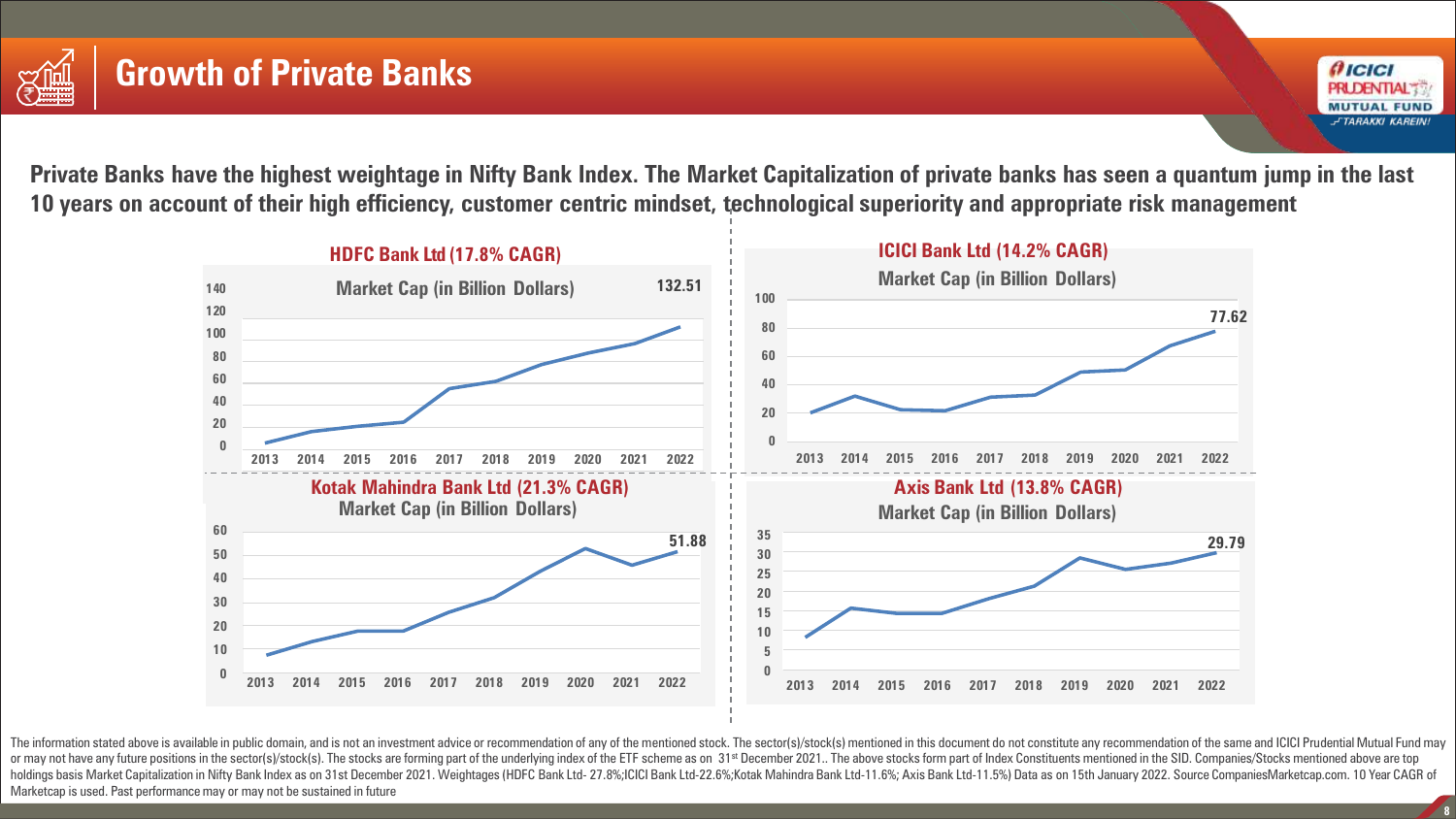

**Nifty Bank TRI has outperformed both Nifty 50 TRI and Nifty 500 TRI over the last 15 years**



Data as on 13th January 2022. Source MFIE. Daily NAVs rebased to100 Past performance may or may not sustain in the future. The Total Return Variant of the Index has been used. The performance figures pertain to the Index a manner indicate the returns/performance of the Scheme Source..

 $f$ ICICI **PRUDENTIAL MUTUAL FUND FTARAKKI KAREIN**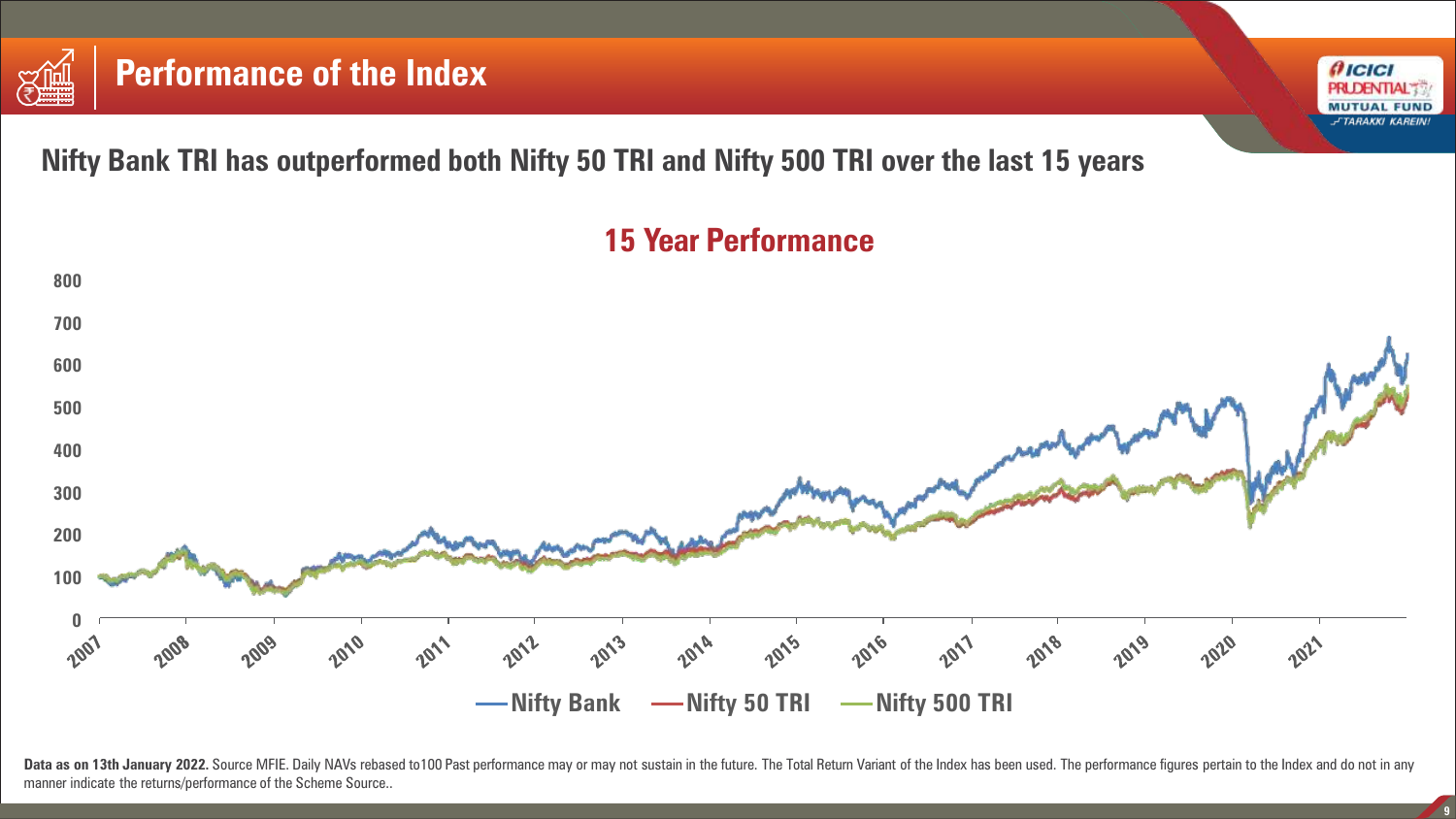# **Calendar Year Returns of the Index(%)**

3篇

**Nifty Bank TRI has outperformed both Nifty 50 TRI and Nifty 500 TRI over the last 15 years**



**Outperformed both Index**

Data as on 31st December 2021. Source MFIE. Past performance may or may not be sustained in the future. . The Total Return Variant of the Index has been used. The performance figures pertain to the Index and do not in any the returns/performance of the Scheme Source..

**10**

*AICICI* **PRUDENTIAL** 

**MUTUAL FUND FTARAKKI KAREINI**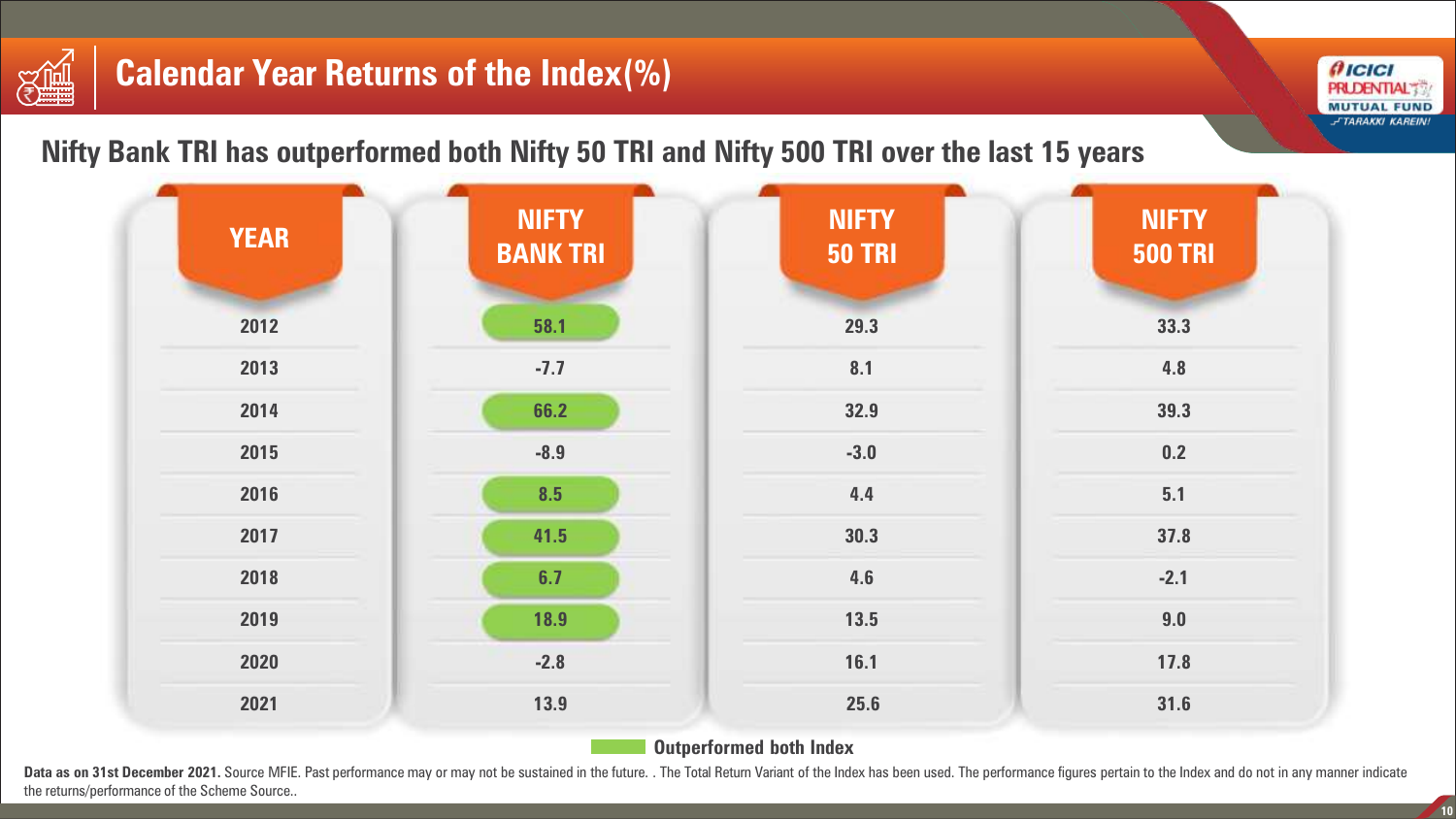



## **Performance of the Index: CAGR(%)**

**Nifty Bank TRI has outperformed both Nifty 50 TRI and Nifty 500 TRI over the last 15 years**



# **CAGR (%)**



 $f$ ICICI **PRUDENTIAL MUTUAL FUND FTARAKKI KAREINI**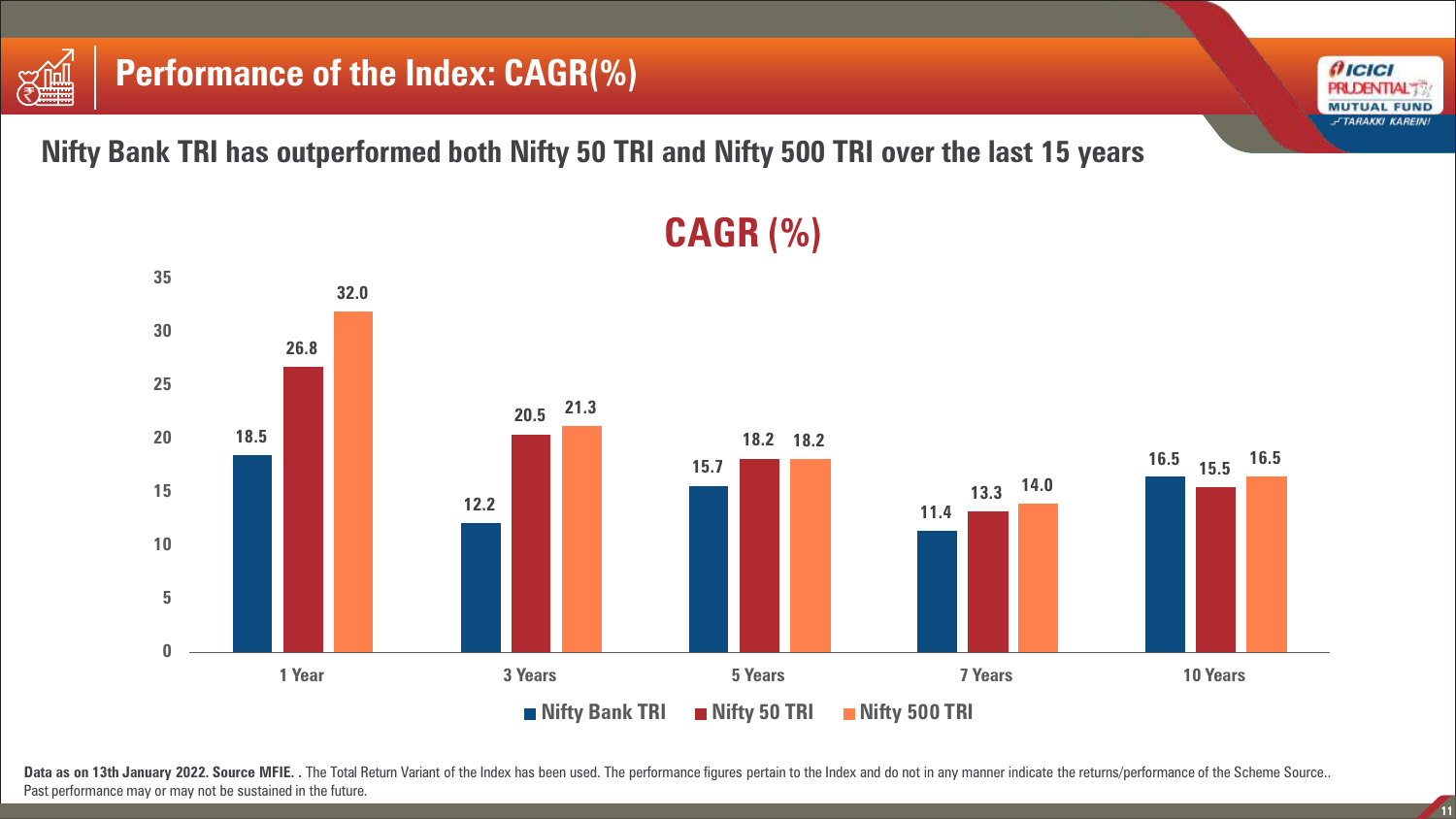



**Investing through SIP enables investors to accumulate more units in times of market correction. This helps enhance the returns when markets trend upwards in the future due to lower average unit purchase cost.**



**This data is as on:** 13th January 2022. Source: MFIE. Nifty Bank TRI. Past performance may or may not be sustained in the future.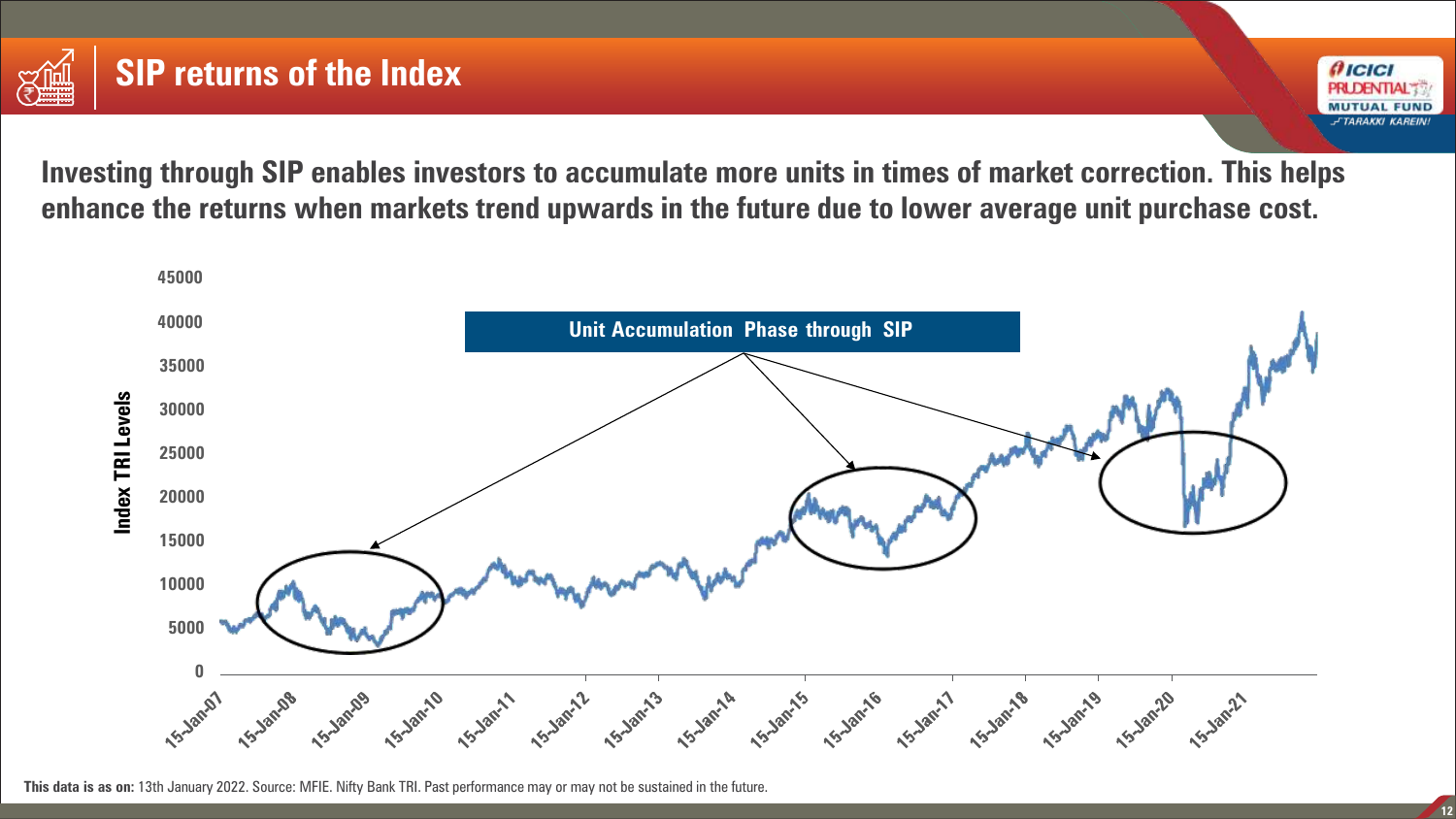

# **Why Invest in the ICICI Prudential Nifty Bank Index Fund?**



#### **ROBUST DEMAND**



Banks play the role of intermediation by accepting deposits and lending the money to those in need thereby facilitating optimum utilization of scarce resources

### **ECONOMIC GROWTH**



Nifty Bank index has captured the GDP growth of the country due to it being recipient of benefit from all sectors of the economy.

### **SYSTEMATIC FEATURES**



Investors can avail the benefit of Systematic Investment Plan (SIP), Systematic Transfer Plan (STP) etc.

### **BETTER RETURNS**



Asset quality of banks is improving due to reforms which may lead to risk reduction and higher returns

### **LOW CAPITAL REQUIREMENT**



For a minimum investment amount of INR 5000, get opportunity to invest in biggest banks of the country

### **NON-DEMAT HOLDERS**



Will allow non demat account holders to seek exposure to midcap segment of the market.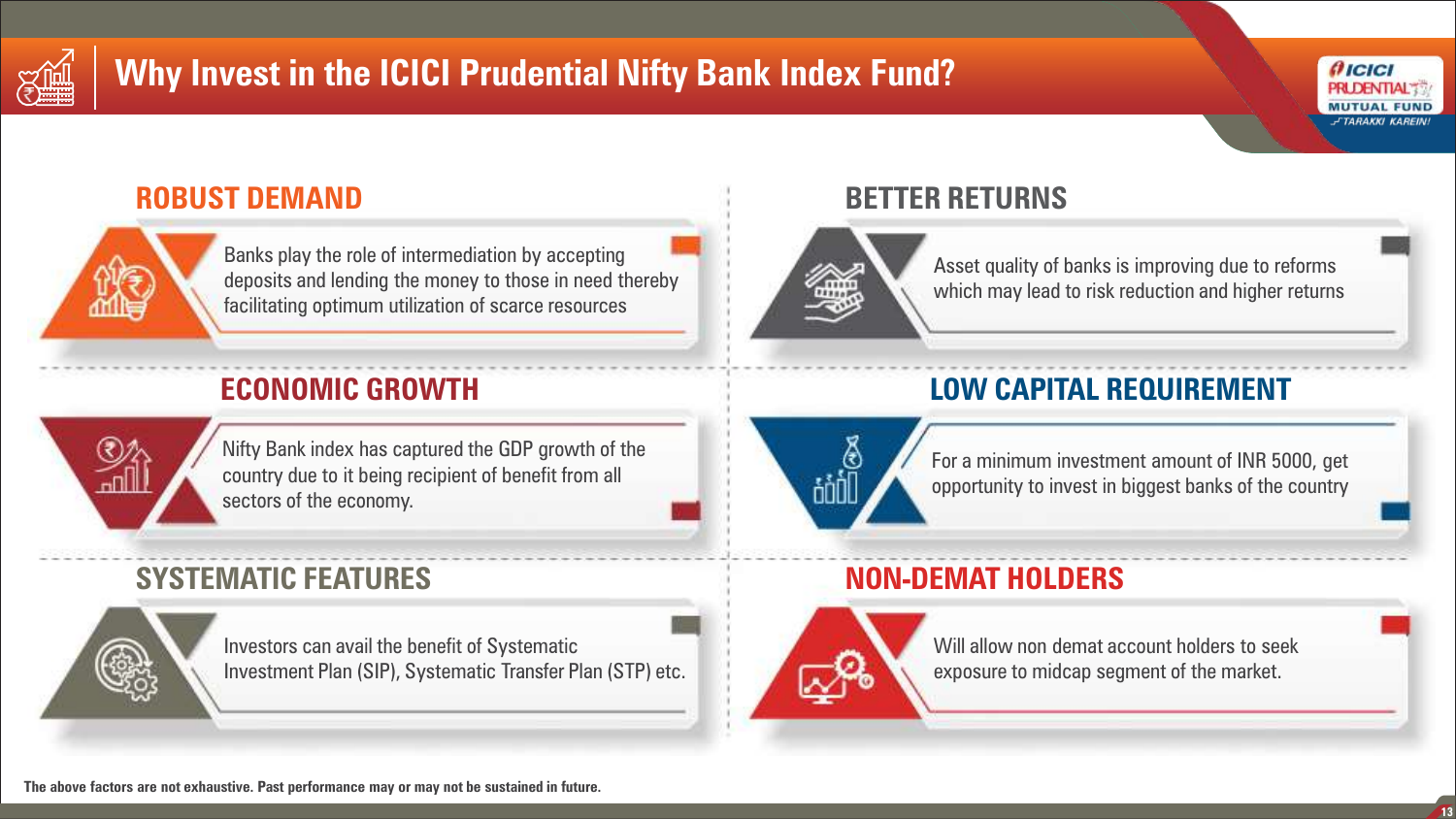

## **Invest via Booster STP with Dual Advantage of:**

**Variable Amount**



**Variable Tenure**

# **BOOSTER STP**

ICICI Prudential Booster Systematic Transfer Plan ("Booster STP") is a facility wherein unit holder(s) can opt to transfer variable amount(s) from designated open ended Scheme(s) of ICICI Prudential Mutual Fund to the desi open-ended Scheme(s) of ICICI Prudential Mutual Fund at defined intervals. The Unit holder would be required to provide a Base Installment Amount that is intended to be transferred to the Target Scheme.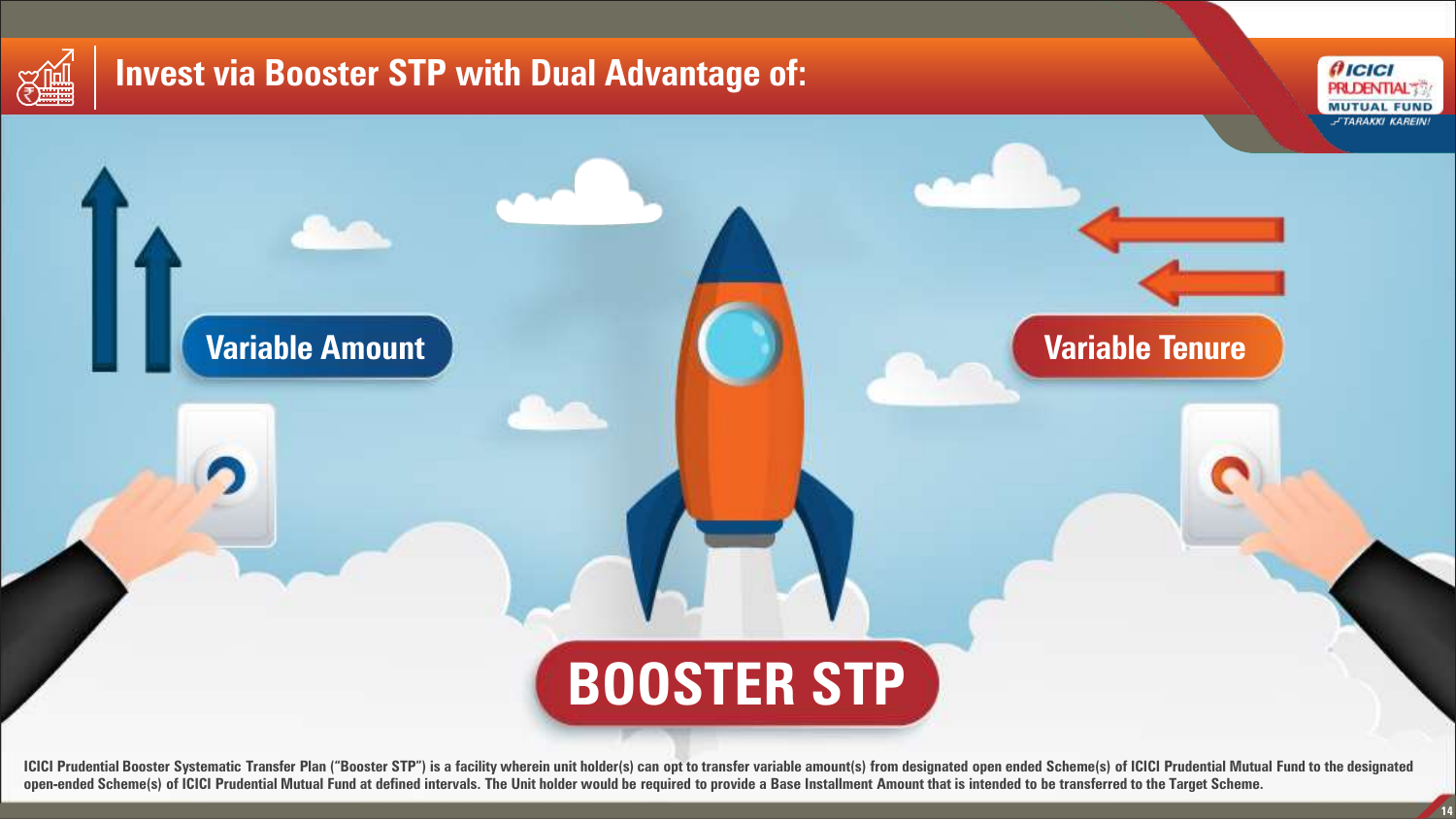



**Invests a variable amount in the range of 0.1-10X of base STP amount depending on market scenarios**



# **On Rs. 10,000 Base STP Amount**

The above is only for illustration purposes and is based on various technical/market related factors based on which the STP amount is determined. These factors are not exhaustive and may undergo change as per market condit time. Past performance may or may not sustain in future.

The multiplier is the extent to which the base installment amount may vary. In case of Booster STP it will be within the range of 0.1X to 10X of the base installment. For eq, on a base installment of Rs. 10,000, the invest Rs. 1,000 (0.1X multiplier) to Rs. 1,00,000 (10X multiplier). The multiplier is decided based on the Equity Valuation Index, EVI is the Equity Valuation Index which is a proprietary model of ICICI Prudential AMC (Hencefort the Equity Valuation Index which is a proprietary model of ICICI Prudential AMC. The EVI is derived by assigning equal weights to Price to Earnings (PE), Price to book (PB), G-Sec\*PE and Market Cap to Gross Domestic Produc illustration is for 10X multiplier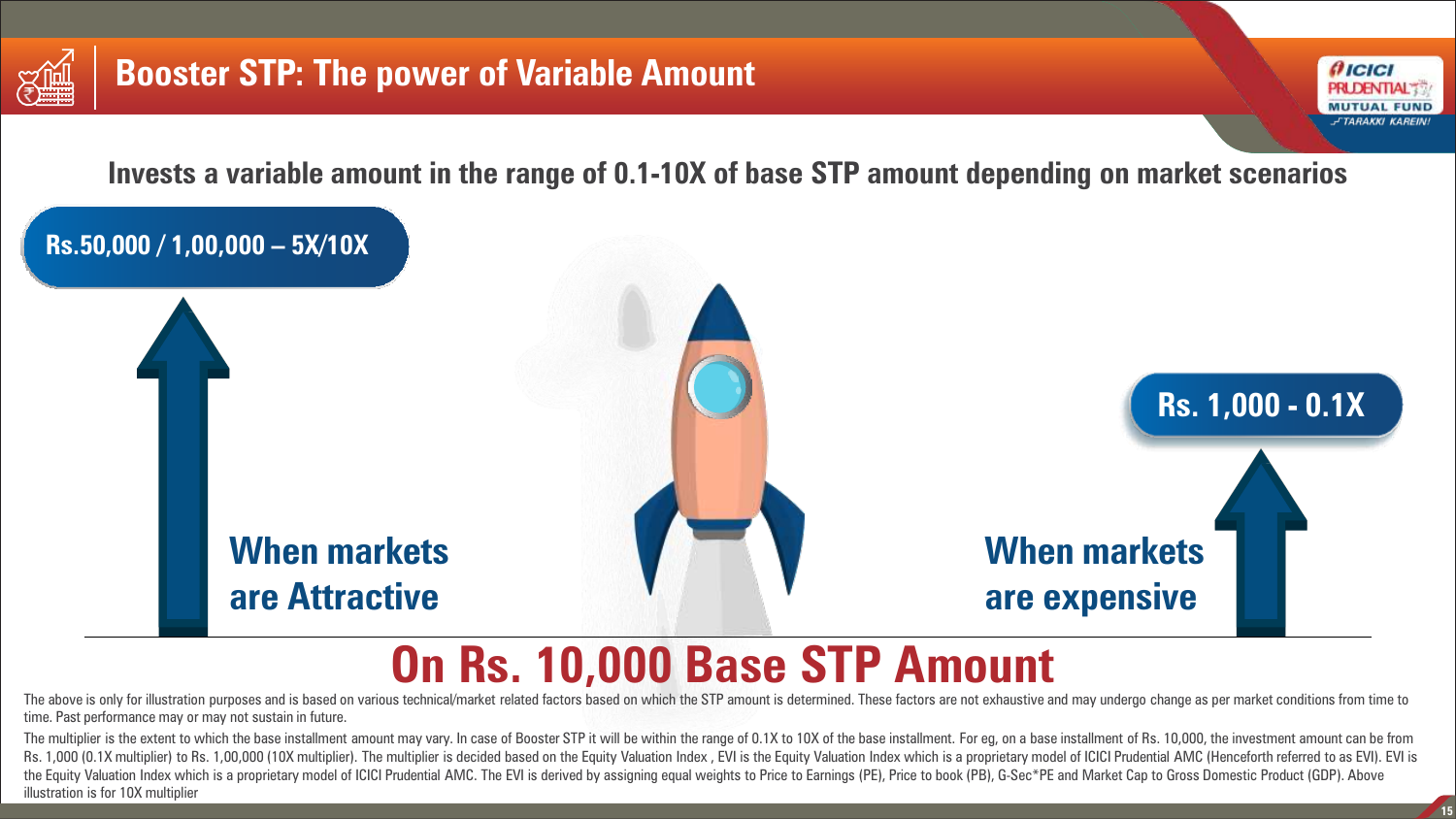



**Divides investment corpus such that market opportunities can be tapped efficiently**



**Based on back-tested data for the last 15 years**

The above is only for illustration purposes and is based on various technical/market related factors based on which the STP amount is determined. Above illustration is for 5X multiplier. These factors are not exhaustive an as per market conditions from time to time. Past performance may or may not sustain in future.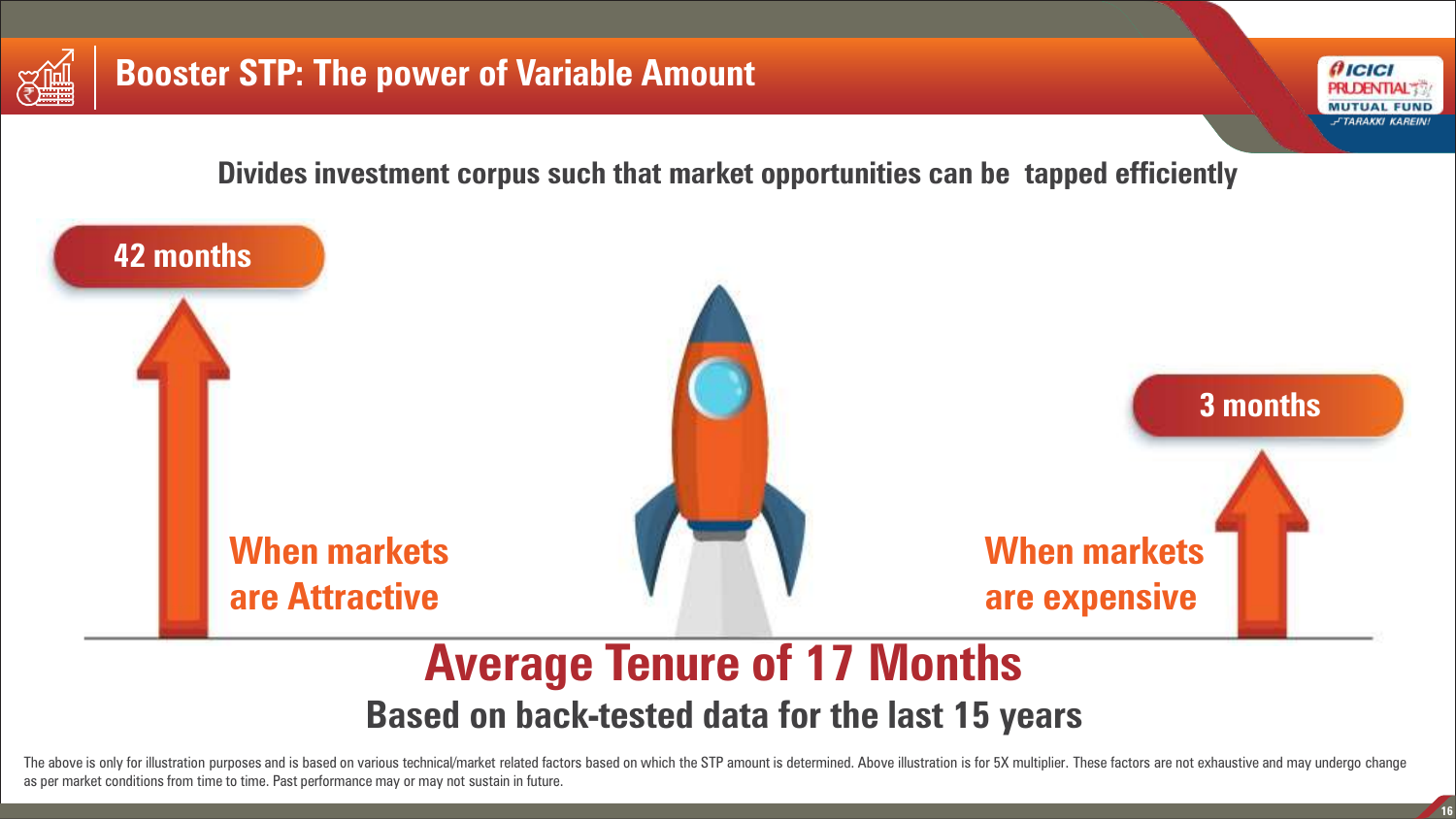



**Divides investment corpus such that market opportunities can be tapped efficiently**



**Based on back-tested data for the last 15 years**

The above is only for illustration purposes and is based on various technical/market related factors based on which the STP amount is determined. Above illustration is for 10X multiplier. These factors are not exhaustive a as per market conditions from time to time. Past performance may or may not sustain in future.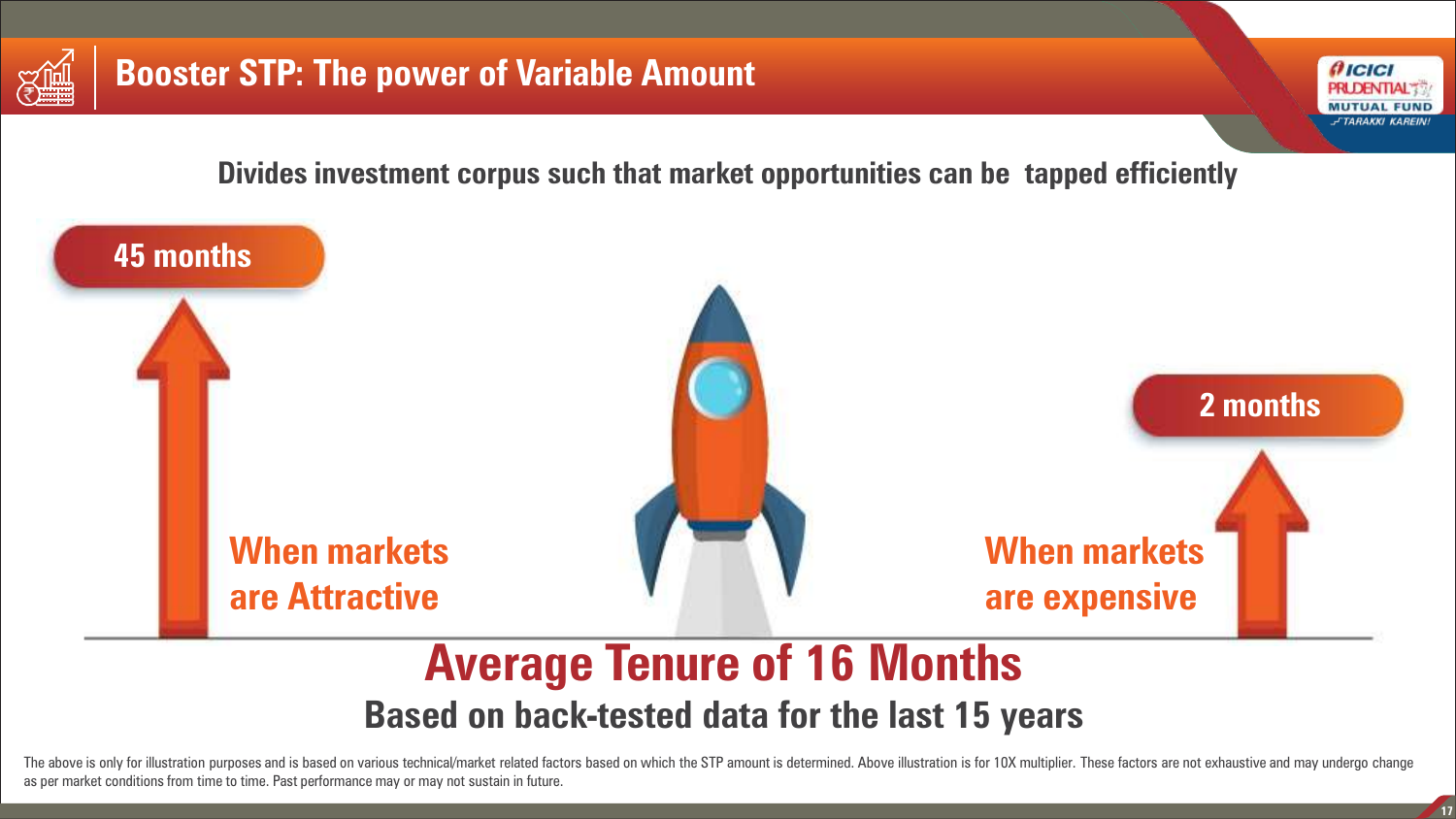

# **ICICI Prudential Nifty Bank Index Fund**



| <b>NFO Period</b>                                      | 10th February 2022 - 24th February 2022                                                                                                                                                                                                                                                                                                                                                                                                                                                                   |
|--------------------------------------------------------|-----------------------------------------------------------------------------------------------------------------------------------------------------------------------------------------------------------------------------------------------------------------------------------------------------------------------------------------------------------------------------------------------------------------------------------------------------------------------------------------------------------|
| <b>Plans/Options</b>                                   | <b>Plans: Regular &amp; Direct</b><br>Options: Growth & IDCW (IDCW Payout & IDCW Reinvestment)                                                                                                                                                                                                                                                                                                                                                                                                            |
| <b>Exit Load</b>                                       | Nil                                                                                                                                                                                                                                                                                                                                                                                                                                                                                                       |
| <b>Minimum Application</b><br><b>Amount</b>            | DURING NEW FUND OFFER PERIOD/ DURING ONGOING OFFER PERIOD:<br>Rs. 5000/- (plus in multiple of Re. 1)                                                                                                                                                                                                                                                                                                                                                                                                      |
| <b>Minimum Additional</b><br><b>Application Amount</b> | Rs. 5000/- (plus in multiple of Re. 1)                                                                                                                                                                                                                                                                                                                                                                                                                                                                    |
| <b>SIP Amount</b>                                      | DURING NEW FUND OFFER PERIOD/ DURING ONGOING OFFER PERIOD:<br>Daily, Weekly, Fortnightly, Monthly SIP: Rs. 1000/- (plus in multiple of Re. 1/-) Minimum installments: 6<br>• Quarterly SIP: Rs. 5,000/- (plus in multiple of Re. 1/-) Minimum installments - 4<br>The applicability of the minimum amount of installment mentioned is at the time of registration only.                                                                                                                                   |
| <b>Benchmark</b>                                       | <b>Nifty Bank TRI</b>                                                                                                                                                                                                                                                                                                                                                                                                                                                                                     |
| <b>Fund Manager</b>                                    | <b>Kayzad Eghlim and Nishit Patel</b>                                                                                                                                                                                                                                                                                                                                                                                                                                                                     |
| <b>MICR Cheques, Transfer</b><br>cheques& RTGS         | MICR cheques, Transfer cheques and Real Time Gross Settlement (RTGS) requests will be accepted till the end of business hours upto<br>February 24, 2022.                                                                                                                                                                                                                                                                                                                                                  |
| <b>Switches</b>                                        | Switch-in requests from equity and other schemes will be accepted up to 24th February, 2022 till the cut-off time applicable for switches.<br>Switch-in request from ICICI Prudential Nasdaq 100 Index Fund, ICICI Prudential Strategic Metal and Energy Equity Fund of Fund, ICICI<br>Prudential Passive Multi-Asset Fund of Funds, ICICI Prudential US Bluechip Equity Fund, ICICI Prudential Global Advantage Fund (FOF) and ICICI<br>Prudential Global Stable Equity Fund (FOF) will not be accepted. |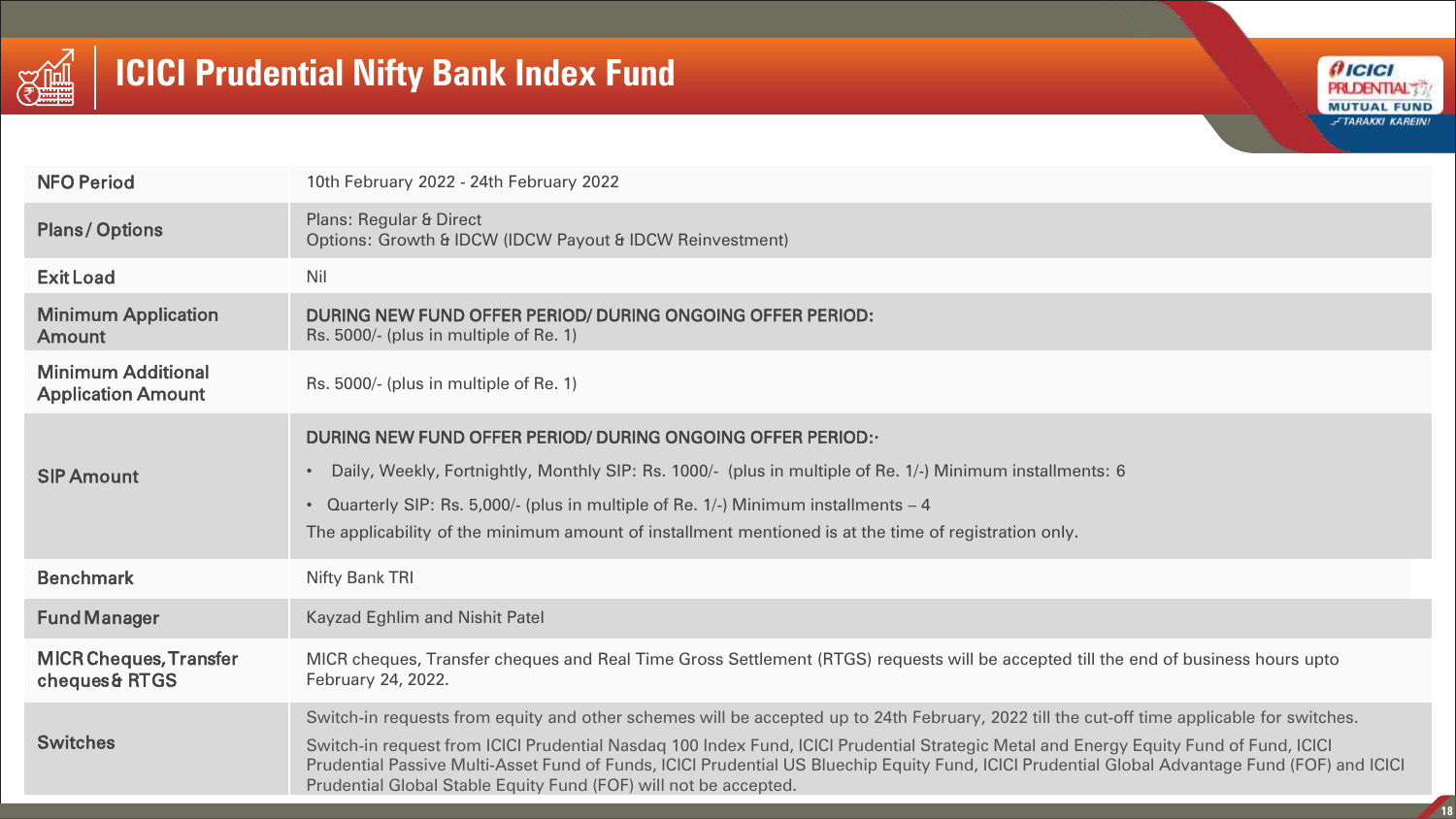

### **Riskometer and Disclaimer**

**This scheme is suitable for investors who are seeking\*:** An Open Ended scheme replicating Nifty Bank Index

- Long term wealth creation solution
- An index fund that seeks to track returns by investing in a basket of Nifty Bank Index stocks and aims to achieve returns of the stated index, subject to tracking error.

\*Investors should consult their financial advisers if in doubt about whether the product is suitable for them.

principal will be at Very High risk It may be noted that the scheme risk-o-meter specified above is based on the scheme characteristics. The same shall be updated in accordance with provisions of SEBI circular dated October 5, 2020 **on Product labelling in mutual fund schemes on ongoing basis.**

### **Mutual Fund investments are subject to market risks, read all scheme related documents carefully**

Disclaimer: All figures and data given in the document are dated unless stated otherwise. In the preparation of the material contained in this document, the AMC has used information that is publicly available, including information developed in-house. Some of the material used in the document may have been obtained from members/persons other than the AMC and/or its affiliates and which may have been made available to the AMC and/or to its affiliates. Information gathered and material used in this document is believed to be from reliable sources. The AMC however does not warrant the accuracy, reasonableness and / or completeness of any information. We have included statements / opinions / recommendations in this document, which contain words, or phrases such as "will", "expect", "should", "believe" and similar expressions or variations of such expressions, that are "forward looking statements". Actual results may differ materially from those suggested by the forward looking statements due to risk or uncertainties associated with our expectations with respect to, but not limited to, exposure to market risks, general economic and political conditions in India and other countries globally, which have an impact on our services and / or investments, the monetary and interest policies of India, inflation, deflation, unanticipated turbulence in interest rates, foreign exchange rates, equity prices or other rates or prices etc.

The AMC (including its affiliates), the Mutual Fund, the trust and any of its officers, directors, personnel and employees, shall not liable for any loss, damage of any nature, including but not limited to direct, indirect, punitive, special, exemplary, consequential, as also any loss of profit in any way arising from the use of this material in any manner. The recipient alone shall be fully responsible/are liable for any decision taken on this material.

Investors are advised to consult their own legal, tax and financial advisors to determine possible tax, legal and other financial implication or consequence of subscribing to the units of ICICI Prudential Mutual Fund.





*AICICI* **PRUDENTIAL MUTUAL FUND** *FTARAKKI KAREINI*